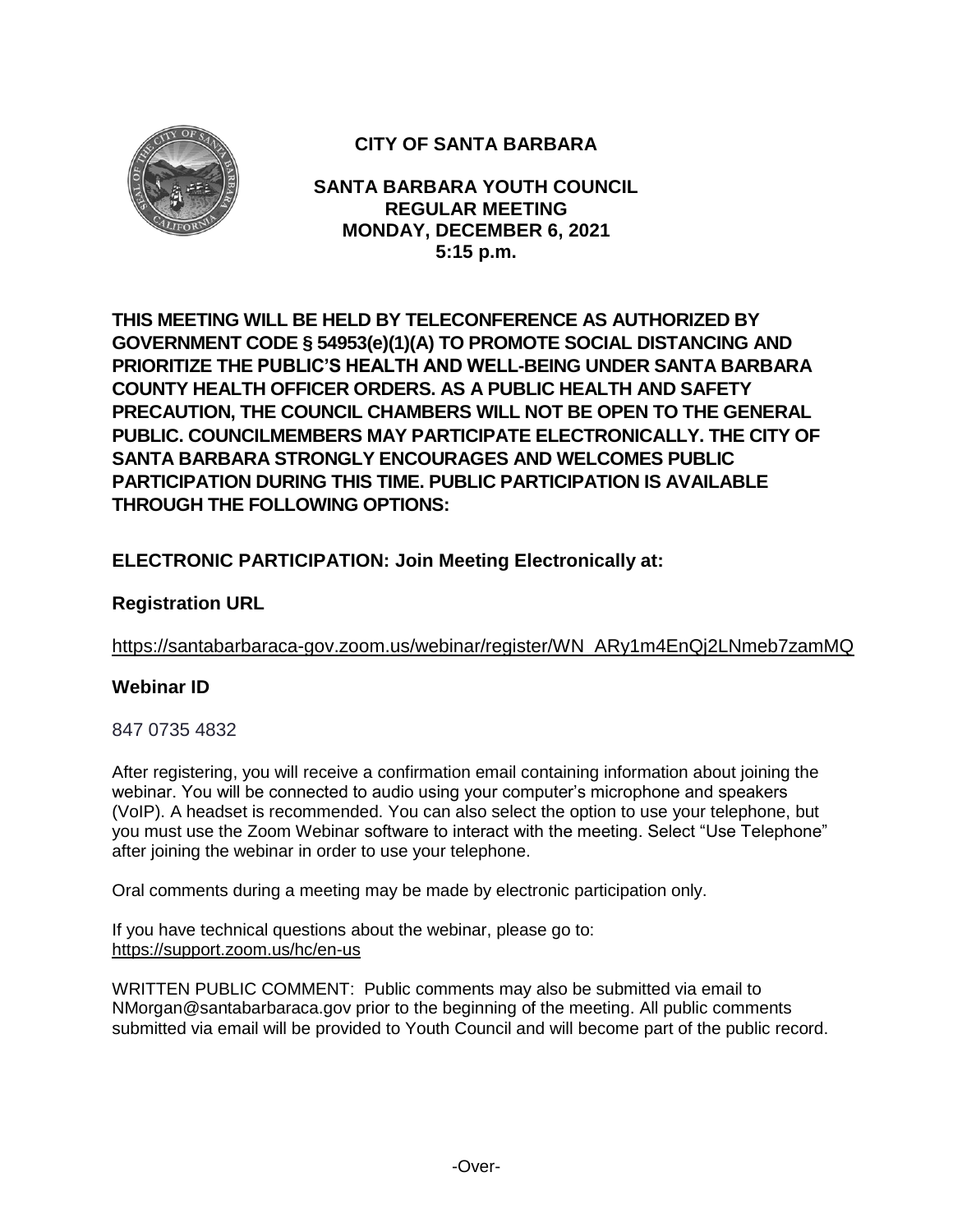## **AGENDA**

## **CALL TO ORDER**

## **ROLL CALL**

### **PUBLIC COMMENT**

Any member of the public may address the Youth Council for up to two minutes on any subject within the jurisdiction of the Youth Council that is not scheduled for a public discussion before the Youth Council. The total amount of time for public comment will be 15 minutes.

## **COUNCIL AND STAFF COMMUNICATIONS**

- Youth Council Regular Meeting on Monday, December 20, 2021 has been canceled. Youth Council Meetings will resume on Monday, January 3, 2021.
- Unfortunately, we will not be participating in the Milpas Holiday Parade. As per the latest update, High School Students are no longer able to participate at this event.
- The Mothers Against Drunk Driving Presentation has been rescheduled to Monday, January 3, 2021.
- Announcements for Appointment for Recruitment will be made on Tuesday, December 7, 2021.

## **CONSENT CALENDAR**

### **1. Subject: Approval of the Minutes – For Action (Attachment)**

Recommendation: That the Youth Council waive the reading and approve the minutes of the meetings held on Monday, November 15 and Monday November 22, 2021.

### **NEW BUSINESS**

## **1. Subject: Social Host Ordinance – Partnership with Future Leaders of America – For Discussion & Action**

Recommendation: That Youth Council discuss collaborating alongside Future Leaders of America (FLA) to revisit the Social Host Ordinance and its progress since it has passed in 2010.

## **2. Subject: Future Leaders of America BIPC Survey Launch Event – For Information**

Recommendation: That Youth Council discuss attending the BIPOC Survey Launch Event on Thursday, December 9 from 6:00 p.m. to 7:00 p.m.

### **3. Subject: Creation of a Recruitment Subcommittee– For Discussion & Action**

Recommendation: That Youth Council discuss the creation of a subcommittee intended to aid in the recruitment of future Youth Council Members.